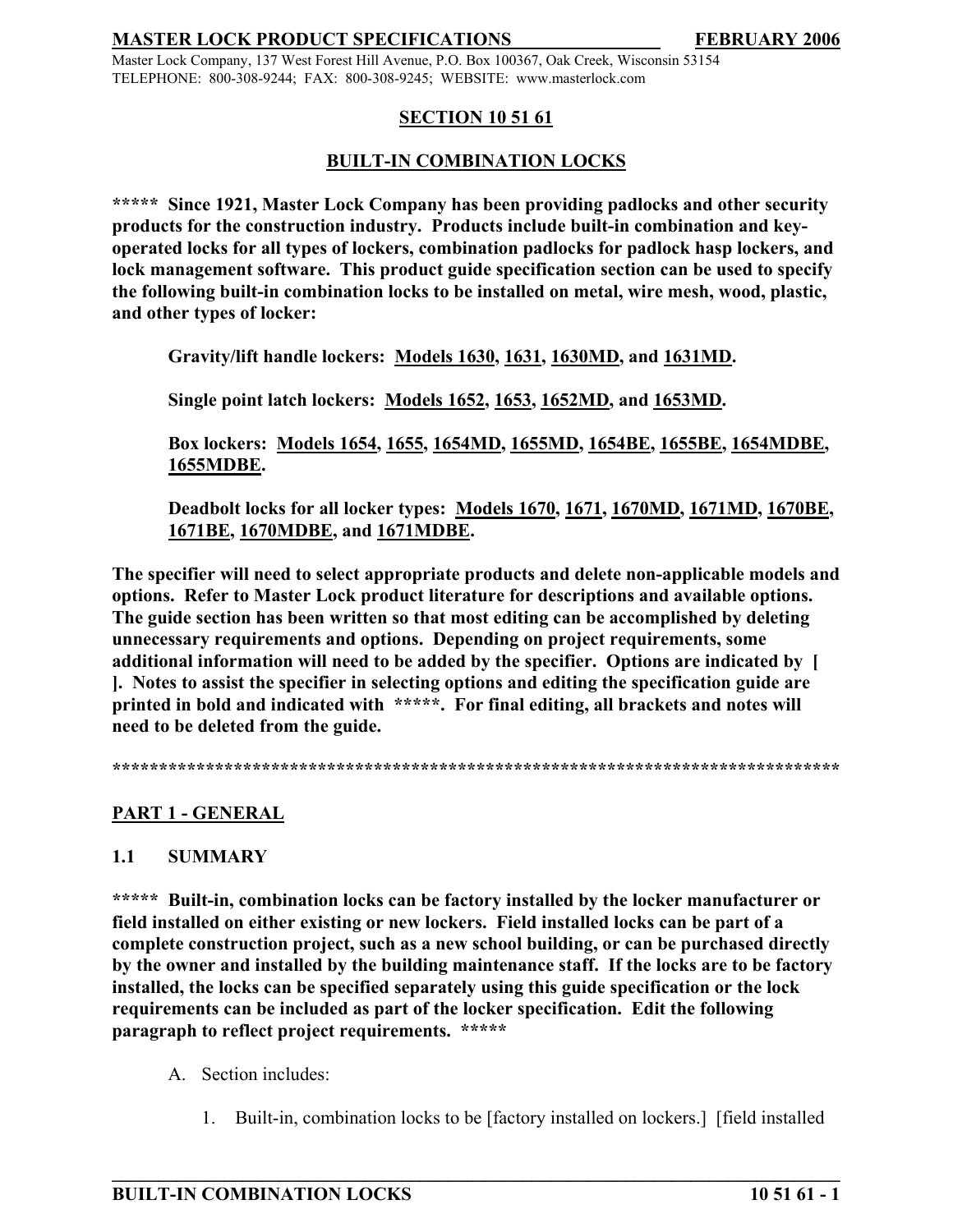Master Lock Company, 137 West Forest Hill Avenue, P.O. Box 100367, Oak Creek, Wisconsin 53154 TELEPHONE: 800-308-9244; FAX: 800-308-9245; WEBSITE: www.masterlock.com

on existing lockers.] [field installed on lockers specified in other sections.]

**\*\*\*\*\* For both large and small projects, a system to track and manage locks, user assignments, and lock combinations is essential. Master Lock's LockerManager software is an excellent management tool. Include the following paragraph if LockerManager is specified in this section. \*\*\*\*\***

- 2. System for recording and managing lockers, locks, user assignments, and combinations.
- B. Related sections:

## **\*\*\*\*\* List other specification sections dealing with work directly related to this section such as the following. \*\*\*\*\***

1. [Section 10 51 13 - Metal Lockers] [Section 10 51 16 - Wood Lockers] [Section 10 51 26 - Plastic Lockers] [Section 10 51 43 - Wire Mesh Storage Lockers]: Lockers to receive built-in combination locks.

# **1.2 SUBMITTALS**

- A. Provide in accordance with Section 01 33 00 Submittal Procedures:
	- 1. Product data for locks.

# **\*\*\*\*\* Include the following paragraph if LockerManager system is being specified. \*\*\*\*\***

- 2. Product data for lock management system describing functions, capacities, and requirements.
- 3. Installation instructions.
- B. Provide in accordance with Section 01 78 00 Closeout Submittals:
	- 1. Printed control chart and text file on disc of serial numbers and lock combinations.
	- 2. [2] [  $\Box$  ] each supervisory access keys.
	- 3. Special tools required for lock maintenance.

# **\*\*\*\*\* Include the following paragraph if LockerManger system is being specified. \*\*\*\*\***

**\_\_\_\_\_\_\_\_\_\_\_\_\_\_\_\_\_\_\_\_\_\_\_\_\_\_\_\_\_\_\_\_\_\_\_\_\_\_\_\_\_\_\_\_\_\_\_\_\_\_\_\_\_\_\_\_\_\_\_\_\_\_\_\_\_\_\_\_\_\_\_\_\_\_\_\_\_\_**

4. Manuals for lock management system.

# **PART 2 - PRODUCTS**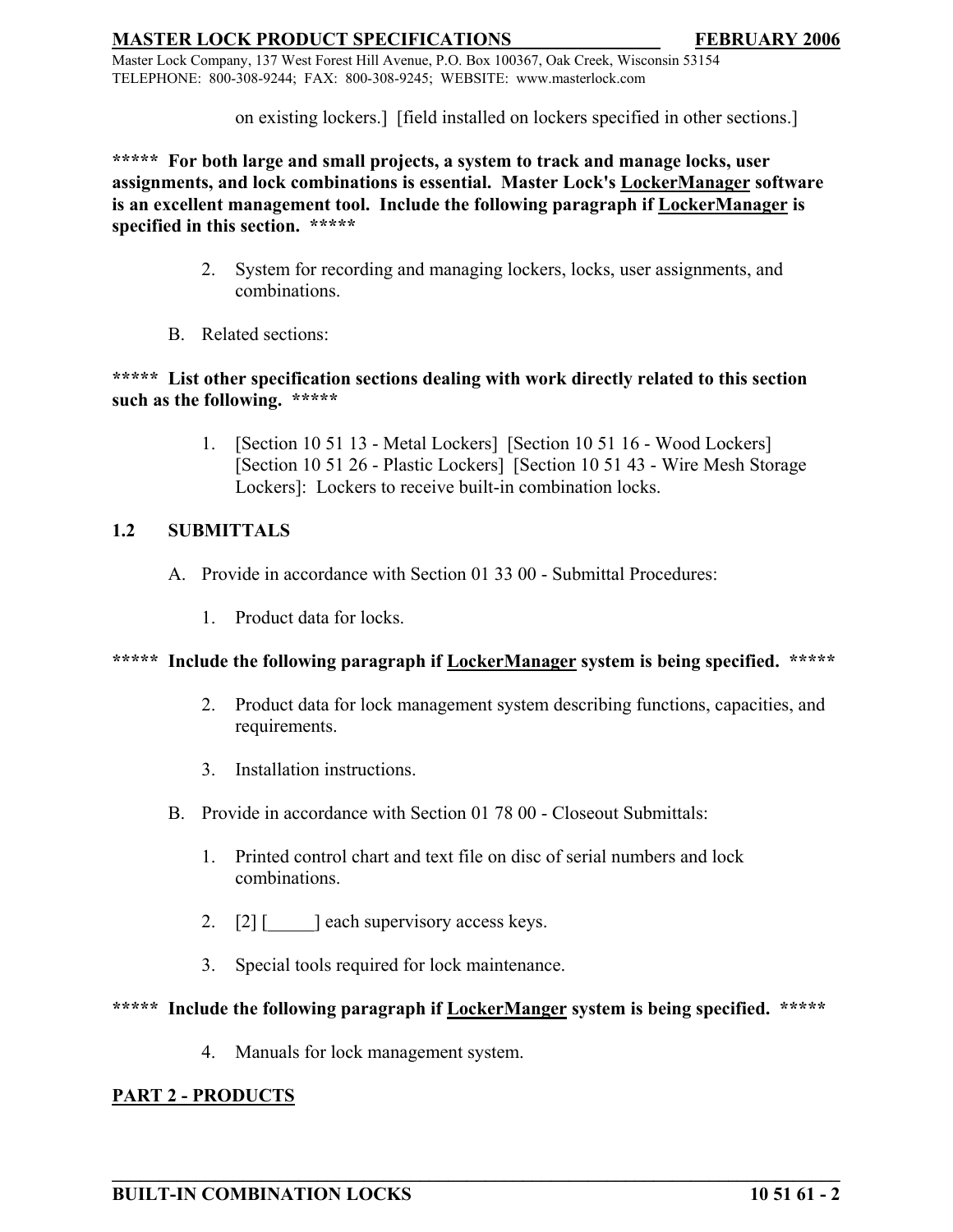Master Lock Company, 137 West Forest Hill Avenue, P.O. Box 100367, Oak Creek, Wisconsin 53154 TELEPHONE: 800-308-9244; FAX: 800-308-9245; WEBSITE: www.masterlock.com

## **2.1 ACCEPTABLE MANUFACTURERS**

- A. Master Lock Company, 137 West Forest Hill Avenue, P.O. Box 100367, Oak Creek, Wisconsin 53154; 800-308-9244; www.masterlock.com.
- B. Requests to use equivalent products of other manufacturers shall be submitted in accordance with Section 01 63 00 - Product Substitution Procedures.

**\*\*\*\*\* Master Lock built-in, combination locks can be factory or field installed on lockers manufactured by numerous manufacturers. Refer to Master Lock product literature for charts listing appropriate locks for various manufacturer's lockers. Select required lock from the following articles and delete articles for nonapplicable models. If locks are being specified as part of the locker specification, these articles can be inserted into the locker specification section. \*\*\*\*\***

#### **2.2 COMBINATION LOCKS FOR LIFT HANDLE LOCKERS**

**\*\*\*\*\* These four models of built-in combination locks are provided for lift handle lockers:**

**Model 1630: Right-handed with plastic dial. Model 1631: Left-handed with plastic dial. Model 1630MD: Right-handed with metal dial. Model 1631MD: Left-handed with metal dial.**

#### **Edit the following to reflect required model. \*\*\*\*\***

- A. Type: Built-in, combination lock with steel body and [durable plastic] [metal] dial for mounting in gravity lift handle lockers; Model [1630] [1631] [1630MD] [1631MD] as manufactured by Master Lock Company.
- B. Mounting: Concealed in [right-] [left-] handed locker door.
- C. Operation: Vertical travel locking bolt engages lift handle locker mechanism. Locks automatically on door closure.
- D. Combination: 3 digit dial type. Provide 5 preset combinations to be selected by pressing button. Locks shall have random combination change pattern with no sequentially adjacent locks having same pattern.
- E. Provide 5 pin tumbler cylinder for supervisory access.

# **2.3 COMBINATION LOCKS FOR SINGLE POINT LATCH LOCKERS**

**\*\*\*\*\* These four models of built-in combination locks are provided for single point latch lockers:**

**\_\_\_\_\_\_\_\_\_\_\_\_\_\_\_\_\_\_\_\_\_\_\_\_\_\_\_\_\_\_\_\_\_\_\_\_\_\_\_\_\_\_\_\_\_\_\_\_\_\_\_\_\_\_\_\_\_\_\_\_\_\_\_\_\_\_\_\_\_\_\_\_\_\_\_\_\_\_**

**Model 1652: Right-handed with plastic dial.**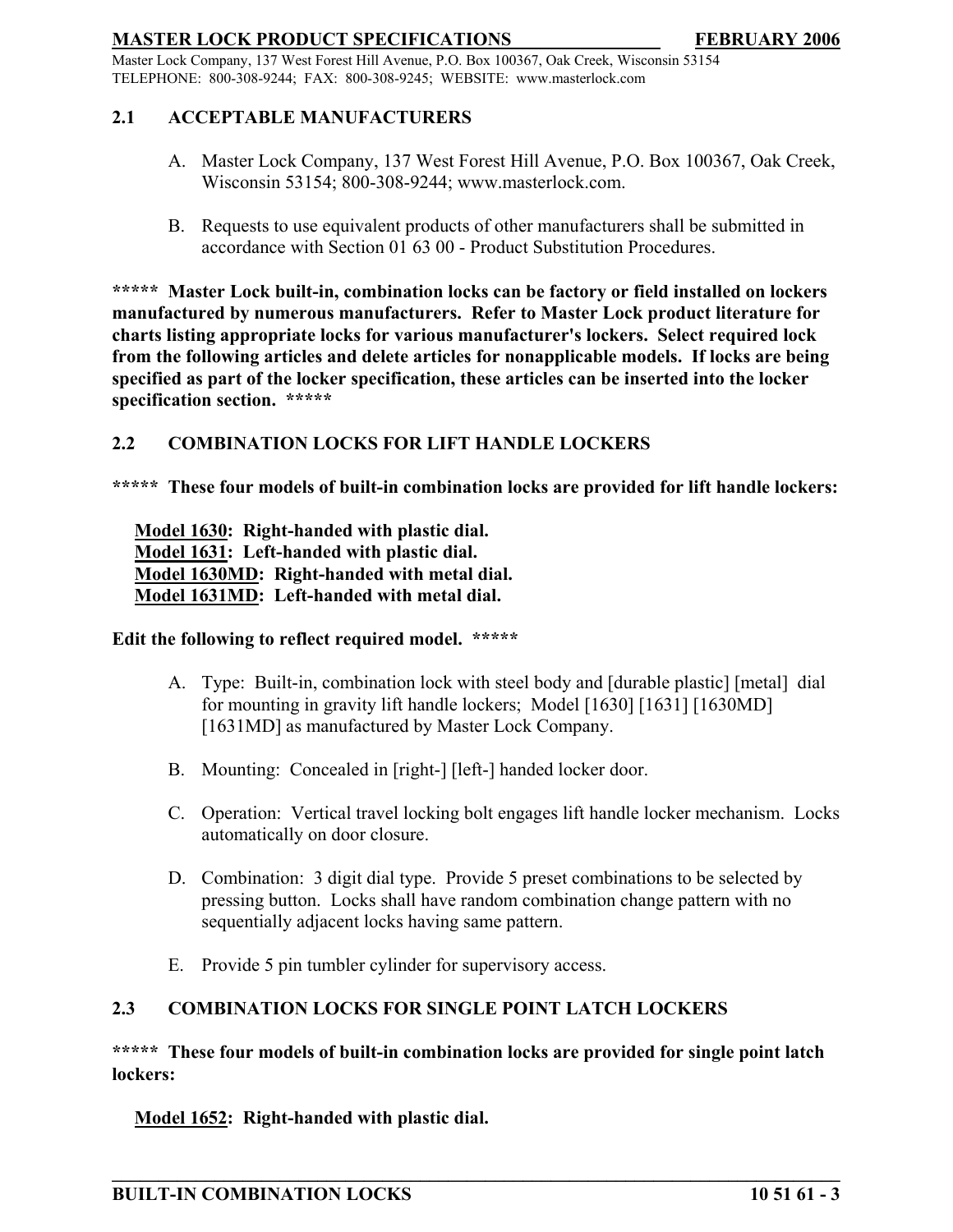Master Lock Company, 137 West Forest Hill Avenue, P.O. Box 100367, Oak Creek, Wisconsin 53154 TELEPHONE: 800-308-9244; FAX: 800-308-9245; WEBSITE: www.masterlock.com

# **Model 1653: Left-handed with plastic dial. Model 1652MD: Right-handed with metal dial. Model 1652MD: Left-handed with metal dial.**

### **Edit the following to reflect required model. \*\*\*\*\***

- A. Type: Built-in, high security, combination lock with steel body and extra long locking bolt for mounting in single point latch lockers; Model [1652] [1653] [1652MD] [1653MD] as manufactured by Master Lock Company.
- B. Mounting: Concealed in [right-] [left-] handed locker door.
- C. Dial: [Durable plastic] [Metal] dial with textured lip for non-slip, one-handed, gripand-pull operation.
- D. Operation: Horizontal operating spring bolt. Locks automatically on door closure.
- E. Combination: 3 digit dial type. Provide 5 preset combinations to be selected by pressing button. Locks shall have random combination change pattern with no sequentially adjacent locks having same pattern.
- F. Provide 5 pin tumbler cylinder for supervisory access.

## **2.4 COMBINATION LOCKS FOR BOX LOCKERS**

**\*\*\*\*\* Eight models of built-in combination locks are provided for multi-tier and box lockers with pull or friction latch handles:**

**Model 1654: Right-handed with plastic dial. Model 1655: Left-handed with plastic dial. Model 1654MD: Right-handed with metal dial. Model 1655MD: Left-handed with metal dial. Model 1654BE: Right-handed with plastic dial and brass escutcheon plate. Model 1655BE: Left-handed with plastic dial and brass escutcheon plate**. **Model 1654MDBE: Right-handed with metal dial and brass escutcheon plate**. **Model 1655MDBE: Left-handed with metal dial and brass escutcheon plate**.

#### **Edit the following to reflect required model. \*\*\*\*\***

A. Type: Built-in, combination lock with steel body for mounting in multiple-tier and box lockers with pull or friction latch handles; Model [1654] [1655] [1654MD] [1655MD] [1654BE] [1655BE] [1654MDBE] [1655MDBE] as manufactured by Master Lock Company.

**\_\_\_\_\_\_\_\_\_\_\_\_\_\_\_\_\_\_\_\_\_\_\_\_\_\_\_\_\_\_\_\_\_\_\_\_\_\_\_\_\_\_\_\_\_\_\_\_\_\_\_\_\_\_\_\_\_\_\_\_\_\_\_\_\_\_\_\_\_\_\_\_\_\_\_\_\_\_**

B. Mounting: Concealed in [right-] [left-] handed locker door.

#### **\*\*\*\*\* For wood lockers, an optional brass escutcheon plate is available. \*\*\*\*\***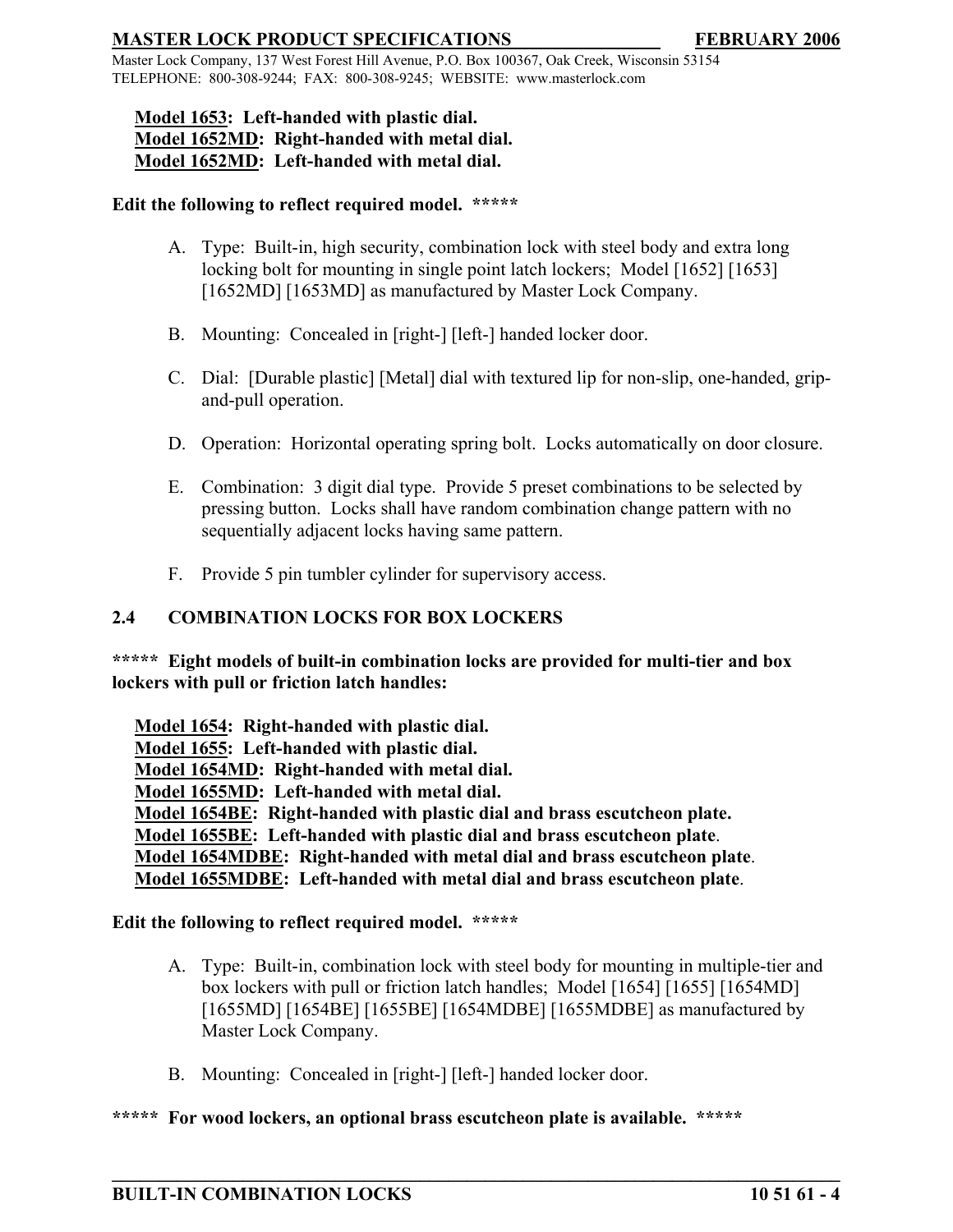Master Lock Company, 137 West Forest Hill Avenue, P.O. Box 100367, Oak Creek, Wisconsin 53154 TELEPHONE: 800-308-9244; FAX: 800-308-9245; WEBSITE: www.masterlock.com

- C. Dial: [Durable plastic] [Metal] dial with textured lip for non-slip, one-handed, gripand-pull operation. [Provide dial with brass escutcheon plate.]
- D. Operation: Horizontal operating spring bolt which retracts flush with locker body. Locks automatically on door closure.
- E. Combination: 3 digit dial type. Provide 5 preset combinations to be selected by pressing button. Locks shall have random combination change pattern with no sequentially adjacent locks having same pattern.
- F. Provide 5 pin tumbler cylinder for supervisory access.

**\*\*\*\*\* Locker doors which are 11/16 to 3/4 inch thick require an extension set. Include the following paragraph if extension is required. \*\*\*\*\***

G. Extension set: Provide for locker doors 11/16 to 3/4 inch thick.

# **2.5 HIGH SECURITY COMBINATION DEADBOLT LOCKS**

**\*\*\*\*\* Eight models of built-in combination deadbolt locks are provided for all locker styles including lift handle, turn handle, single point latch, and box lockers. Deadbolt locking provides the highest level of security and is ideal for open mesh and ventilated lockers with access to back of lock.**

**Model 1670: Right-handed with plastic dial. Model 1671: Left-handed with plastic dial. Model 1670MD: Right-handed with metal dial. Model 1671MD: Left-handed with metal dial. Model 1670BE: Right-handed with plastic dial and brass escutcheon plate. Model 1671BE: Left-handed with plastic dial and brass escutcheon plate**. **Model 1670MDBE: Right-handed with metal dial and brass escutcheon plate**. **Model 1671MDBE: Left-handed with metal dial and brass escutcheon plate**.

#### **Edit the following to reflect required model. \*\*\*\*\***

- A. Type: Built-in, high security, combination, horizontal deadbolt lock with steel body for mounting in lift handle, turn handle, single point latch, box, and open mesh style lockers; Model [1670] [1671] [1670MD] [1671MD] [1670BE] [1671BE] [1670MDBE] [1671MDBE] as manufactured by Master Lock Company.
- B. Mounting: Concealed in [right-] [left-] handed locker door.

#### **\*\*\*\*\* For wood lockers, an optional brass escutcheon plate is available. \*\*\*\*\***

C. Dial: [Durable plastic] [Metal] dial. [Provide dial with brass escutcheon plate.]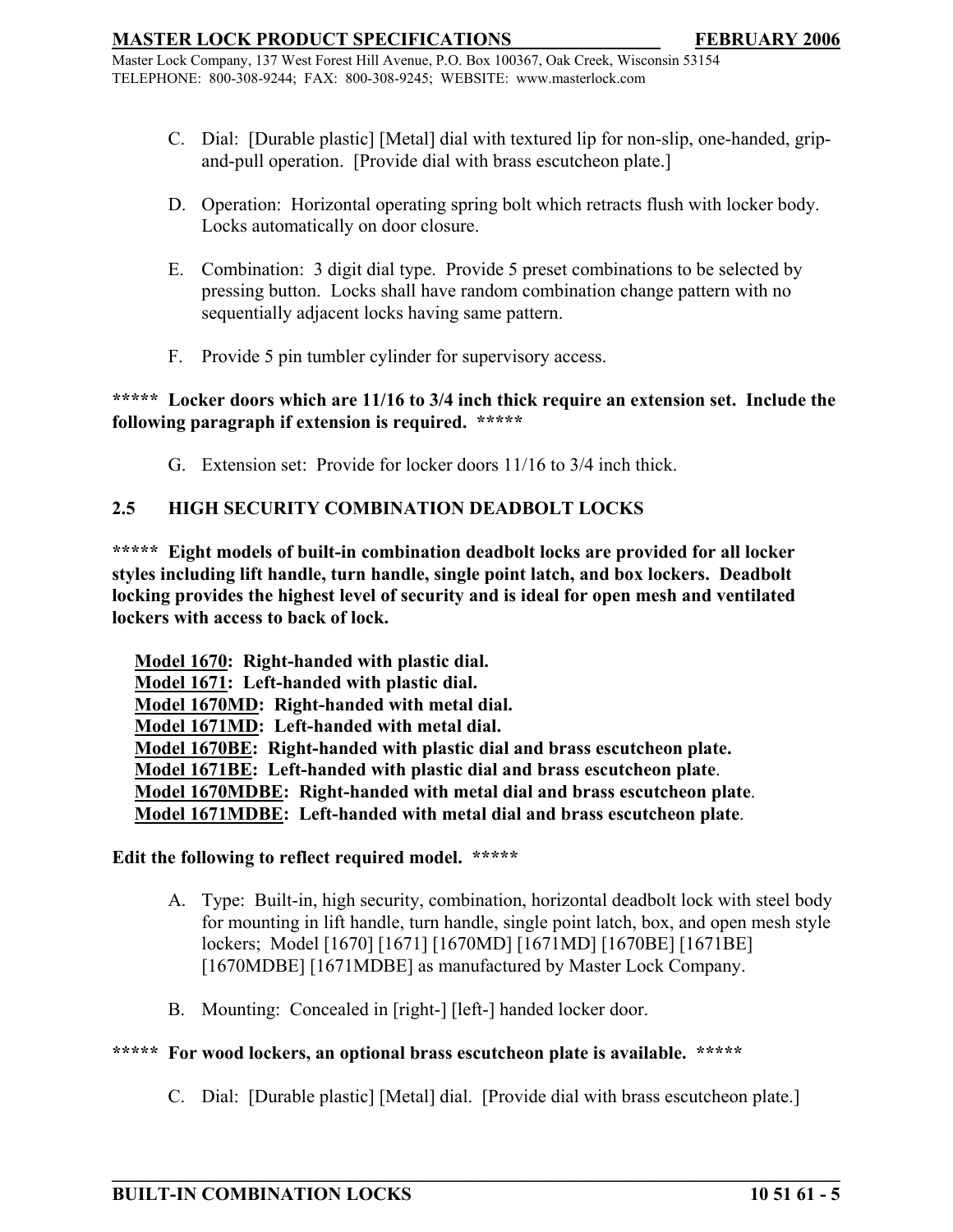Master Lock Company, 137 West Forest Hill Avenue, P.O. Box 100367, Oak Creek, Wisconsin 53154 TELEPHONE: 800-308-9244; FAX: 800-308-9245; WEBSITE: www.masterlock.com

- D. Operation: Horizontal operating deadbolt which engages latch mechanism. Dial must be turned to relock door.
- E. Combination: 3 digit dial type. Provide 5 preset combinations to be selected by pressing button. Locks shall have random combination change pattern with no sequentially adjacent locks having same pattern.
- F. Provide 5 pin tumbler cylinder for supervisory access.

#### **\*\*\*\*\* Locker doors which are 11/16 to 3/4 inch thick require an extension set. Include the following paragraph if extension is required. \*\*\*\*\***

G. Extension set: Provide for locker doors 11/16 to 3/4 inch thick.

## **2.6 LOCKER MANAGEMENT SYSTEM**

**\*\*\*\*\* School and other facility owners must maintain some form of locker and lock management. Often these have been printed paper documents which are time consuming to update and keep current. Lock Master Company supplies locks with an accompanying printed control chart and a text file on disc of serial numbers and lock combinations. In addition, Master Lock's LockerManager software is an excellent management tool for tracking and managing locks, user assignments, and lock combinations. System can be supplied with optional handheld operating device. Include and edit this article to specify LockerManager as part of the built-in, combination lock package. \*\*\*\*\*** 

- A. Provide computerized lock and locker management system consisting of licensed operating software, [handheld operating device,] quick start guide, and user manual; LockerManager as developed and published by Lock Master Company.
- B. Software: Provided as one calendar year renewable license.
- C. System shall be password protected and run on desktop personal computer (PC) and handheld computers.
- D. System functions:
	- 1. System shall have capacity to register and track the following with search, retrieve, and edit capabilities.
		- a. Locker numbers and locations.
		- b. Locker assignments for both individuals and groups.

- c. Lock combinations.
- d. Portable combination padlocks.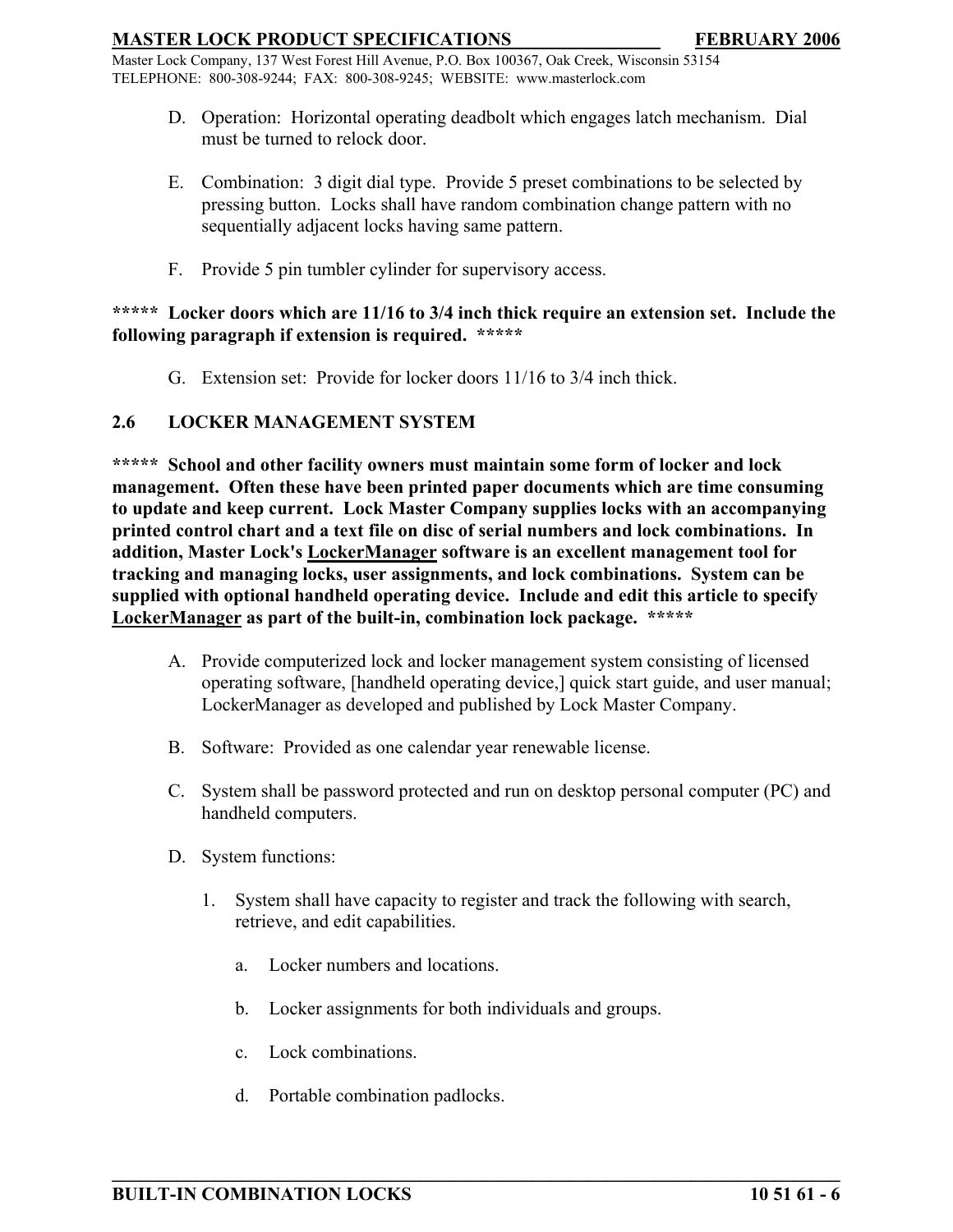Master Lock Company, 137 West Forest Hill Avenue, P.O. Box 100367, Oak Creek, Wisconsin 53154 TELEPHONE: 800-308-9244; FAX: 800-308-9245; WEBSITE: www.masterlock.com

- e. Locker repairs.
- f. Other user defined data such as schedules, emergency contact information, and fees.
- 2. Automatically assign lockers and randomize assignments to improve traffic flow.
- 3. Automatically assign lock combinations.
- 4. Maintain complete, searchable data files.
- 5. System shall be capable of expansion.
- E. System requirements:
	- 1. Windows 98 or higher.
	- 2. 20 MB hard drive space.
	- 3. Apple Macintosh running Virtual PC and Windows 98 or higher.

## **\*\*\*\*\* LockerManager can be supplied with handheld operating devices. Include the following paragraph to specify an optional Palm Powered Handheld device. \*\*\*\*\***

F. Provide locker management system with Palm Tyngsten E handheld operating device with power adapter and USB cable.

#### **\*\*\*\*\* Include the following paragraph to specify an optional Pocket PC Handheld device. \*\*\*\*\***

G. Provide locker management system with HP iPAQ rz1710 Pocket PC with AC adapter and USB synchronization cable.

# **PART 3 - EXECUTION**

#### **3.1 INSTALLATION**

A. Locks shall be installed in accordance with lock manufacturer's instructions.

## **\*\*\*\*\* Include the following paragraph if locks are to be factory installed on lockers prior to delivery to site. \*\*\*\*\***

B. Factory install built-in combination locks on lockers as part of [Section 10 51 13 - Metal Lockers] [Section 10 51 16 - Wood Lockers] [Section 10 51 26 - Plastic Lockers] [Section 10 51 43 - Wire Mesh Storage Lockers] [Section [2014] - $\Box$